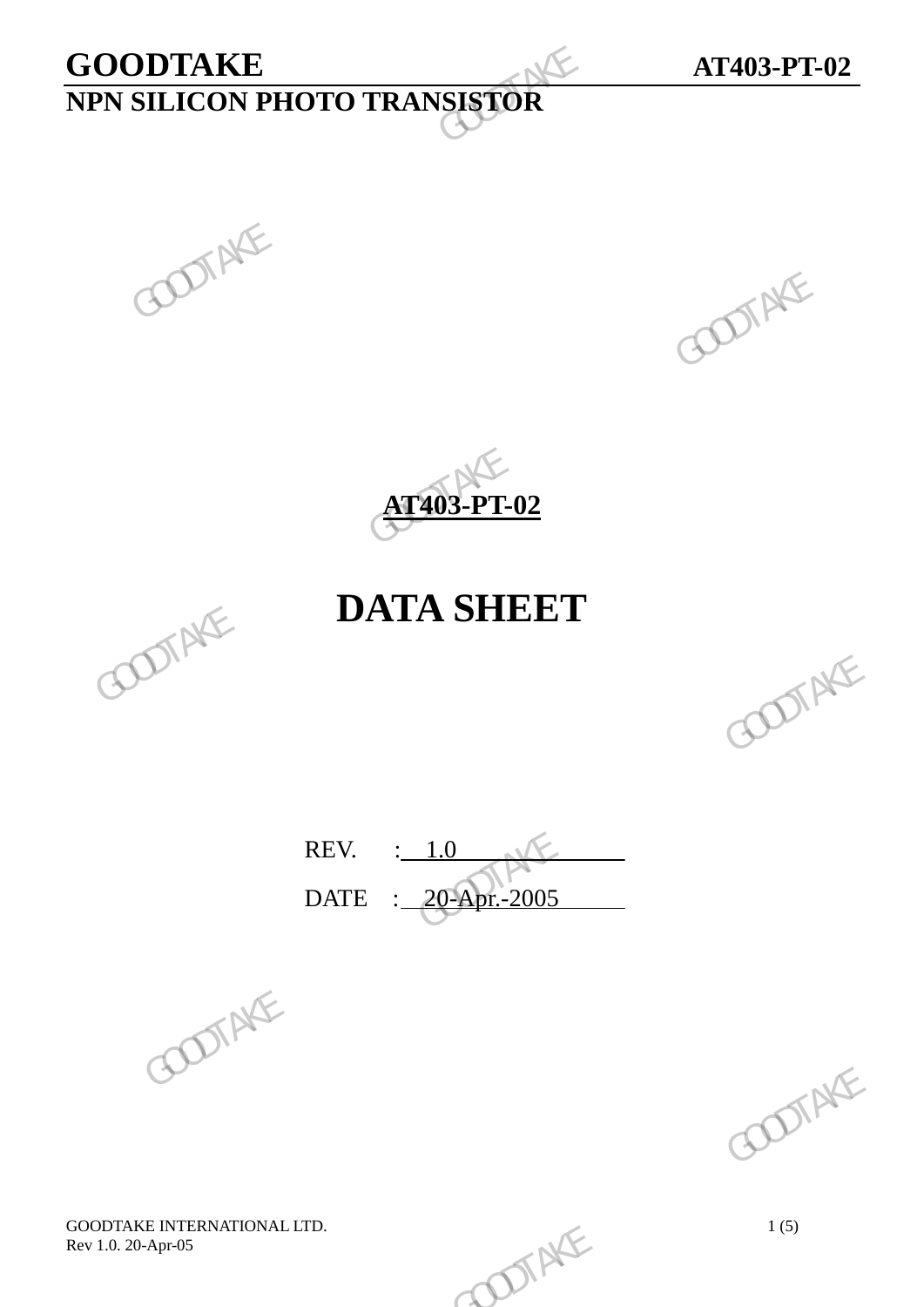## **GOODTAKE AT403-PT-02**

#### ■**FEATURE:**

■Fast Response Time.

■High Photo Sensitivity.

■ Visible Light Cut-Off Type

**ELead Free Product, In Compliance With RoHS.** 

#### ■**DESCRIPTIONS:**

■AT403-PT-02 is a high speed and high sensitive silicon NPN phototransistor

with exceptionally stable characteristics and high illumination sensitivity. GOODTAKE<br>
FEATURE:<br>
Fast Response Time.<br>
High Photo Sensitivity.<br>
Visible Light Cut-Off Type<br>
Lead Free Product, In Compliance With RoHS.<br>
DESCRIPTIONS:<br>
AT403-PT-02 is a high speed and high sensitive<br>
with exceptionally s

■Mounted in 3mm diameter black epoxy package.

■**APPLICATIONS: ■ DIMENSIONS:**

■Optical Detectors. ■Floppy Disk Drivers. ■VCR, Camcorders.

■ **INTERNAL CIRCUIT:** 





**NOTE:** 1. All dimensions are in millimeter, tolerance is  $\pm 0.25$  unless otherwise noted. 2. Epoxy meniscus extends  $\leq 1$  mm down to the lead is allowed.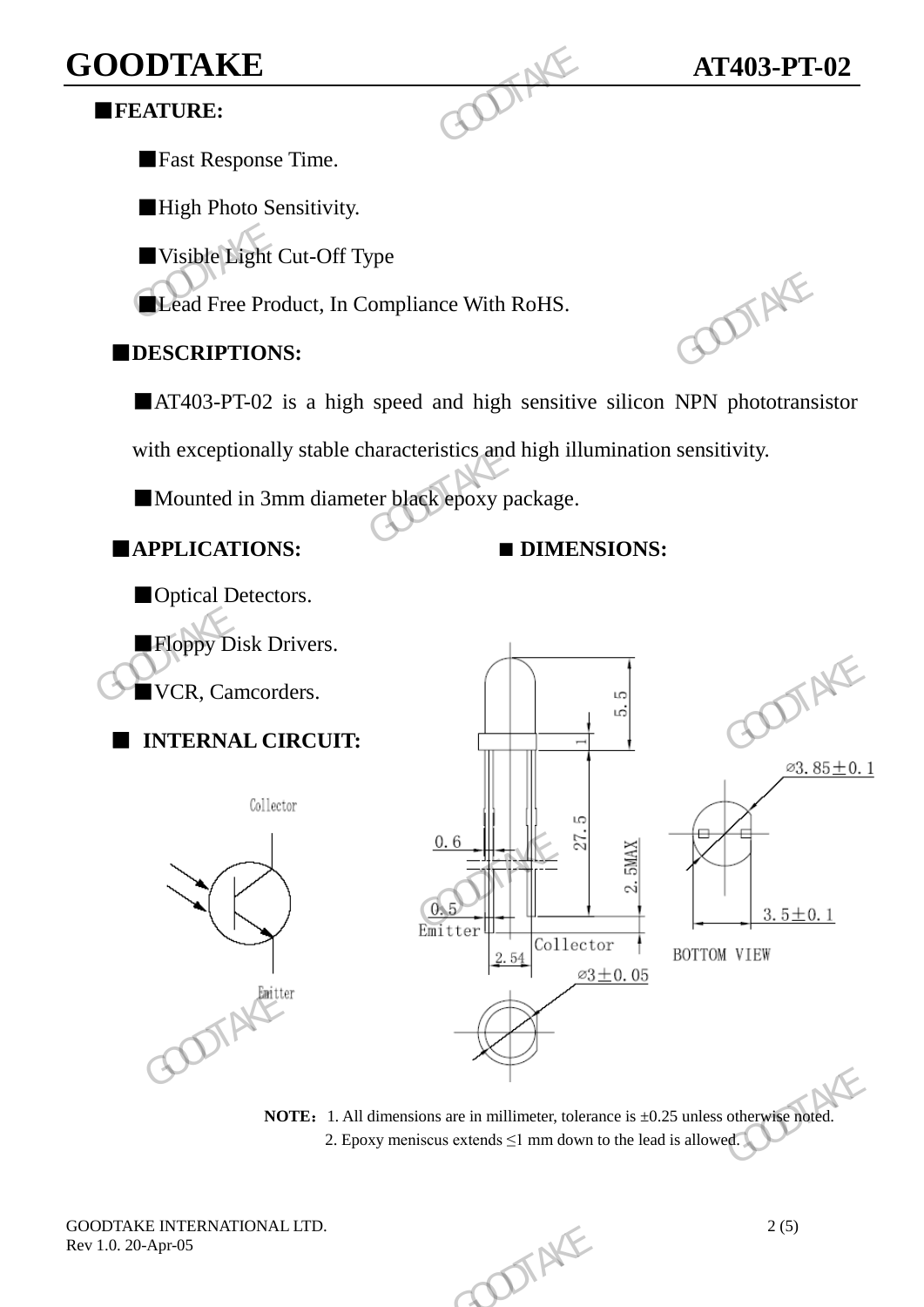### **GOODTAKE AT403-PT-02**

#### ■**ABSOLUTE MAXIMUM RATINGS AT Ta=25**℃

| <b>GOODTAKE</b>                                                                       |                        |                                       | <b>AT403-PT-02</b> |                |  |  |  |  |  |
|---------------------------------------------------------------------------------------|------------------------|---------------------------------------|--------------------|----------------|--|--|--|--|--|
| ■ABSOLUTE MAXIMUM RATINGS AT Ta=25°C                                                  |                        |                                       |                    |                |  |  |  |  |  |
| Parameter                                                                             | Symbo1                 | Ratings                               | Unit               |                |  |  |  |  |  |
| Power Dissipation                                                                     | P <sub>D</sub>         | 80                                    | mW                 |                |  |  |  |  |  |
| Collector-Emitter Breakdown Voltage                                                   | V <sub>CEO</sub>       | 33                                    | V                  |                |  |  |  |  |  |
| Emitter-Collector Breakdown Voltage                                                   | <b>V<sub>ECO</sub></b> | 5                                     |                    |                |  |  |  |  |  |
| Operating Temperature                                                                 | Topr                   | $-40 - +85$                           | °C                 |                |  |  |  |  |  |
| Storage Temperature                                                                   | Tstg                   | $-55 - +100$                          | $\mathcal{C}$      |                |  |  |  |  |  |
| Soldering Temperature                                                                 | T <sub>so</sub> 1      | 270°C for 6 sec Max $(2mm from Body)$ |                    |                |  |  |  |  |  |
| <b>TYPICAL ELECTRICAL &amp; OPTICAL CHARACTERISTICS <math>(Ta=25^{\circ}C)</math></b> |                        |                                       |                    |                |  |  |  |  |  |
| Symbol<br>Parameter                                                                   | Min.<br>Type           | Max.                                  | Unit               | Test Condition |  |  |  |  |  |

#### ■**TYPICAL ELECTRICAL & OPTICAL CHARACTERISTICS**(**Ta=25**℃)

| Emitter-Collector Breakdown Voltage                               |                  |                         | $V_{ECO}$       | $\overline{5}$                        |             |                                            |
|-------------------------------------------------------------------|------------------|-------------------------|-----------------|---------------------------------------|-------------|--------------------------------------------|
| Operating Temperature                                             |                  |                         | Topr            | $-40$ ~+85                            |             | $\mathcal{C}$                              |
| Storage Temperature                                               |                  |                         | Tstg            | $-55 - +100$                          |             | $\mathcal{C}$                              |
| Soldering Temperature                                             |                  |                         | Tso1            | 270°C for 6 sec Max $(2mn$ from Body) |             |                                            |
| <b>TYPICAL ELECTRICAL &amp; OPTICAL CHARACTERISTICS (Ta=25°C)</b> |                  |                         |                 |                                       |             |                                            |
| Parameter                                                         | Symbol           | Min.                    | Type            | Max.                                  | Unit        | Test Condition                             |
| Collector-Emitter<br>Breakdown Voltage                            | $V_{(BR)CEO}$    | 33                      |                 |                                       | $\mathbf V$ | $Ic=100\mu A$<br>$Ee = 0mW/cm2$            |
| <b>Emitter-Collector</b><br><b>Breakdown Voltage</b>              | $V_{(BR)ECO}$    | $5\phantom{.}$          |                 |                                       | $\mathbf V$ | $I_E = 100 \mu A$<br>$Ee = 0mW/cm2$        |
| Collector-Emitter<br>Saturation Voltage                           | $V_{CE(sat)}$    |                         |                 | 0.2                                   | $\mathbf V$ | $Ic=2mA$ $I_B=100\mu A$                    |
| <b>Rise Time</b>                                                  | <b>Tr</b>        |                         | $\overline{5}$  |                                       | $\mu S$     | $V_{CE} = 5V$<br>$Ic=1mA$                  |
| <b>Fall Time</b>                                                  | $\mathrm{T_{f}}$ |                         | $5\phantom{.0}$ |                                       | $\mu$ S     | $R_L = 1000\Omega$                         |
| <b>Collector Dark</b><br><b>Current</b>                           | <b>I</b> CEO     |                         |                 | 100                                   | nA          | $V_{CE} = 10V$<br>$Ee = 0mW/cm2$           |
| <b>On State Collector</b><br><b>Current</b>                       | $I_{C(on)}$      | $\overline{\mathbf{4}}$ |                 |                                       | mA          | 5V<br>$Ee=1mW/cm2$<br>$\lambda p = 940$ nm |
| <b>Peak Wavelength of</b><br><b>Sensitive</b>                     | $\lambda p$      |                         | 880             |                                       | n m         |                                            |
|                                                                   |                  |                         |                 |                                       |             | DIA                                        |
| GOODTAKE INTERNATIONAL LTD.<br>Rev 1.0. 20-Apr-05                 |                  |                         |                 | DIENTE                                |             | 3(5)                                       |
|                                                                   |                  |                         |                 |                                       |             |                                            |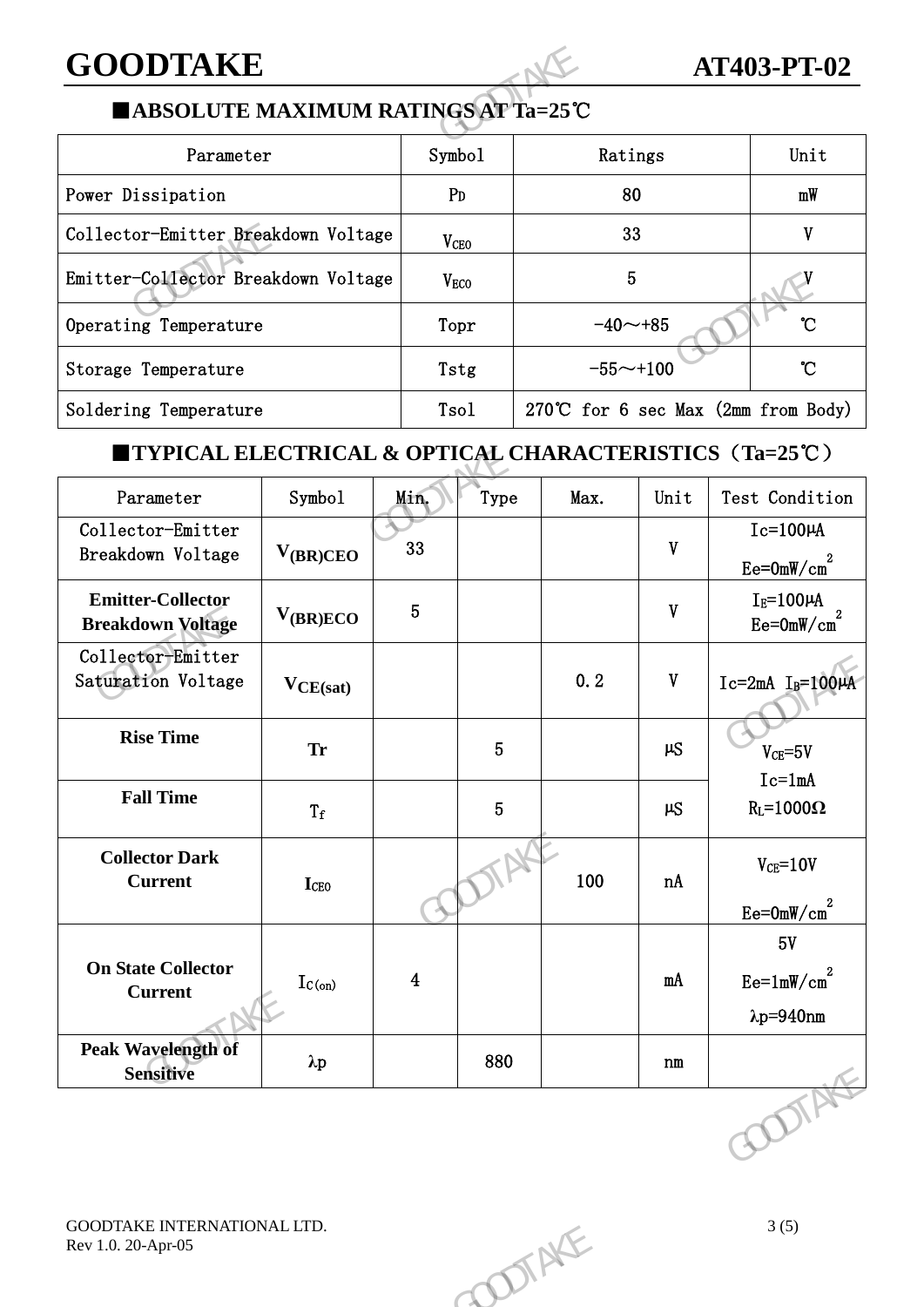#### **GOODTAKE AT403-PT-02**

#### ■**RELIABILITY TEST ITEMS AND CONDITIONS**:

| <b>GOODTAKE</b>         |                                                                   |                                                       |                            | <b>AT403-PT-02</b>        |                              |  |
|-------------------------|-------------------------------------------------------------------|-------------------------------------------------------|----------------------------|---------------------------|------------------------------|--|
|                         |                                                                   | <b>ERELIABILITY TEST ITEMS AND CONDITIONS:</b>        |                            |                           |                              |  |
| NO                      | <b>Item</b>                                                       | <b>Test Conditions</b>                                | <b>Test</b><br>Hours/Cycle | <b>Sample</b><br>Quantity | <b>Test</b><br><b>Result</b> |  |
| $\mathbf{1}$            | <b>Solder Heat</b>                                                | TEMP: $270^{\circ}\text{C} \pm 3^{\circ}\text{C}$     | <b>10 SEC</b>              | 11 pcs                    | 0 DEFECT                     |  |
| $\overline{2}$          | <b>Temperature Cycle</b>                                          | $H$ :+100°C 60min<br>10min<br>$L: -30^{\circ}C$ 60min | 16 cycles                  | 22 pcs                    | 0 DEFECT                     |  |
| $\overline{\mathbf{3}}$ | <b>Thermal Shock</b>                                              | $H$ :+100°C 30min<br>30sec<br>$L: -30^{\circ}C$ 30min | 10 cycles                  | 11 pcs                    | 0 DEFECT                     |  |
| $\overline{\mathbf{4}}$ | <b>High Temperature</b><br><b>Storage</b>                         | TEMP: +100°C                                          | <b>1000 HRS</b>            | 22 pcs                    | 0 DEFECT                     |  |
| 5                       | <b>Low Temperature</b><br><b>Storage</b>                          | TEMP: 30°C                                            | <b>1000 HRS</b>            | 22 pcs                    | 0 DEFECT                     |  |
| 6                       | <b>High Temperature</b><br><b>High Humidity</b><br><b>Storage</b> | 85℃/93% RH                                            | <b>1000HRS</b>             | 22 pcs                    | 0 DEFECT                     |  |
|                         |                                                                   |                                                       |                            |                           | <b>DOTAKE</b>                |  |





GOODTAKE INTERNATIONAL LTD. 4 (5) Rev 1.0. 20-Apr-05